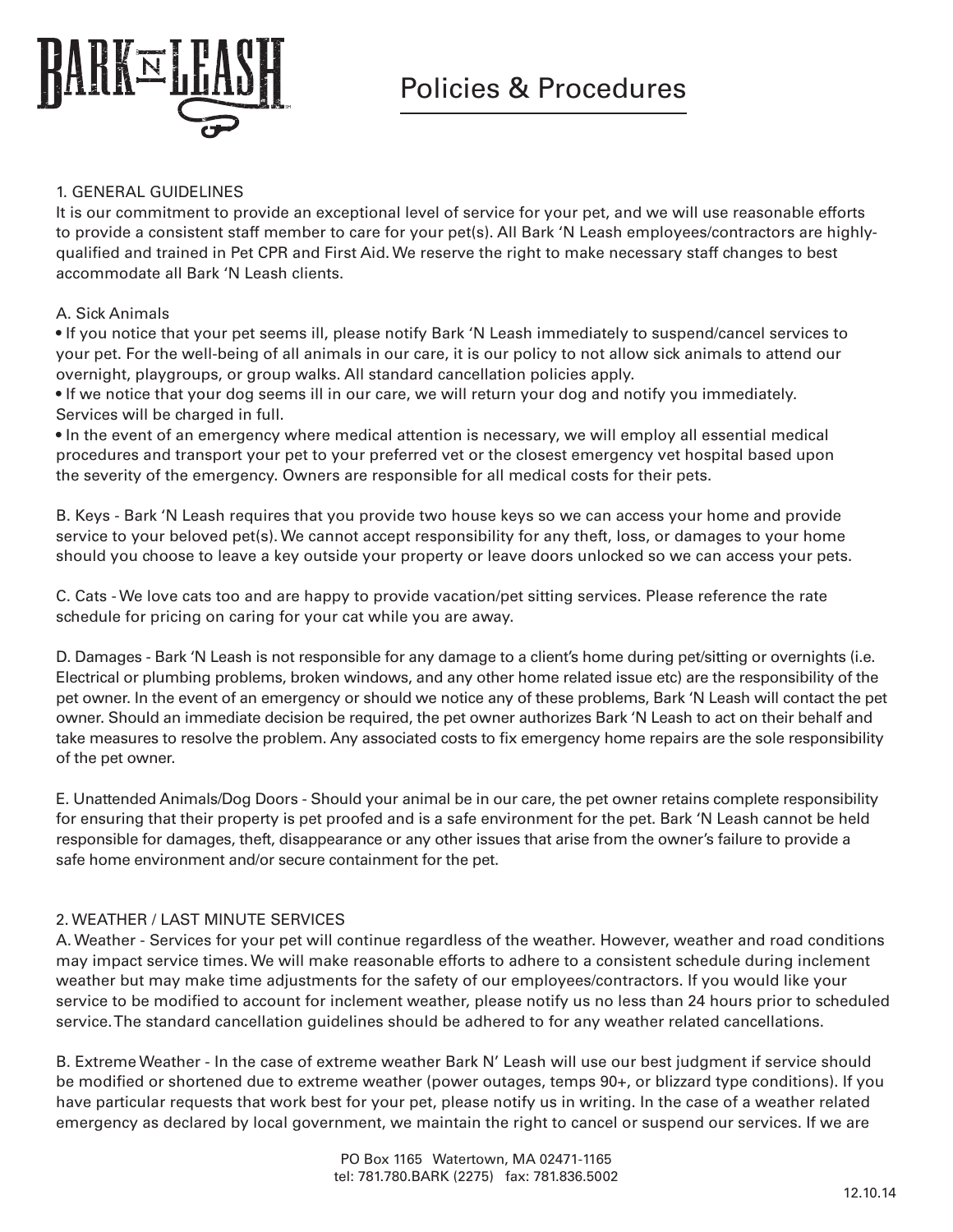### WEATHER / LAST MINUTE SERVICES (cont'd)

not able to provide service for your pet, we will notify you by phone call/msg or text on the morning of the service. Should we arrive for a regularly scheduled service and you want to cancel due to weather, you will be charged for your regularly scheduled service.

C. Requests for Last Minute Services - Bark 'N Leash understands that schedule conflicts arise from time to time and you may require last minute assistance for your pets. If you find yourself in this situation, please contact us via phone call or email and we will do everything we can to accommodate your request. Short notice services are typically those that occur less than 24 hours of the service needed and are subject to a \$10 surcharge on top of the regular service rate.

### 3. VACCINATION POLICY

The following vaccinations are required by all Bark 'N Leash clients:

- Rabies, canine distemper, and Bordetella.
- Additionally, all Bark 'N Leash customers must be spayed/neutered.

We require a current vaccination record to be submitted with the client registration and policies and procedures forms.

Bark 'N Leash also requires the use of heartworm and flea and tick meds. All animals in our care must be flea-free. If a pet in our care is discovered to have fleas, we will notify the pet owner to immediately pick up their pet for the well-being of all our animals. Return of services cannot commence until the pet is pest-free.

## 4. CANCELLATION POLICIES

In order to provide the best pet care and encourage open and clear communication between Bark 'N Leash and our clients, please adhere to the following cancellation policies:

A. Dog Walks/Playgroups - If you need to cancel dog walking or playgroups, please notify Bark 'N Leash via email no less than 24 hours in advance of the scheduled service. If you adhere to this policy, you will not be charged for the service. Unfortunately, if you do not adhere to this policy and cancel the service less than 24 hours before the service, you will be charged in full.

B. Sitting/Training - If you need to cancel a dog sitting service, please notify Bark 'N Leash via email at a minimum of 72 hours prior to the scheduled service.

C. Holiday Schedule and Policies - Bark 'N Leash is closed on the following holidays: Easter, Memorial Day, July 4th, Labor Day, Columbus Day, Veteran's Day, Thanksgiving, Christmas Eve, Christmas Day, New Year's Eve and Day. Services provided on these days are subject to a Holiday Charge. Please reference the services section of our web site for complete details.

Note - Special arrangements may be possible if you need care on these holidays. Please contact Bark 'N Leash and we will do everything we can to accommodate your needs.

### 5. PAYMENT POLICIES

A. Payment Types We accept cash or checks made payable to Bark 'N Leash, LLC.

Please mail checks to Bark 'N Leash, LLC PO Box 1165 Watertown, MA 02471-1165.

### B. Credit Cards

We also accept Master Card and Visa. There is a minimum charge of \$75 for any credit card payment.

C. All invoices will be sent to client via email. Payment in full is due immediately upon receipt of such invoice. All